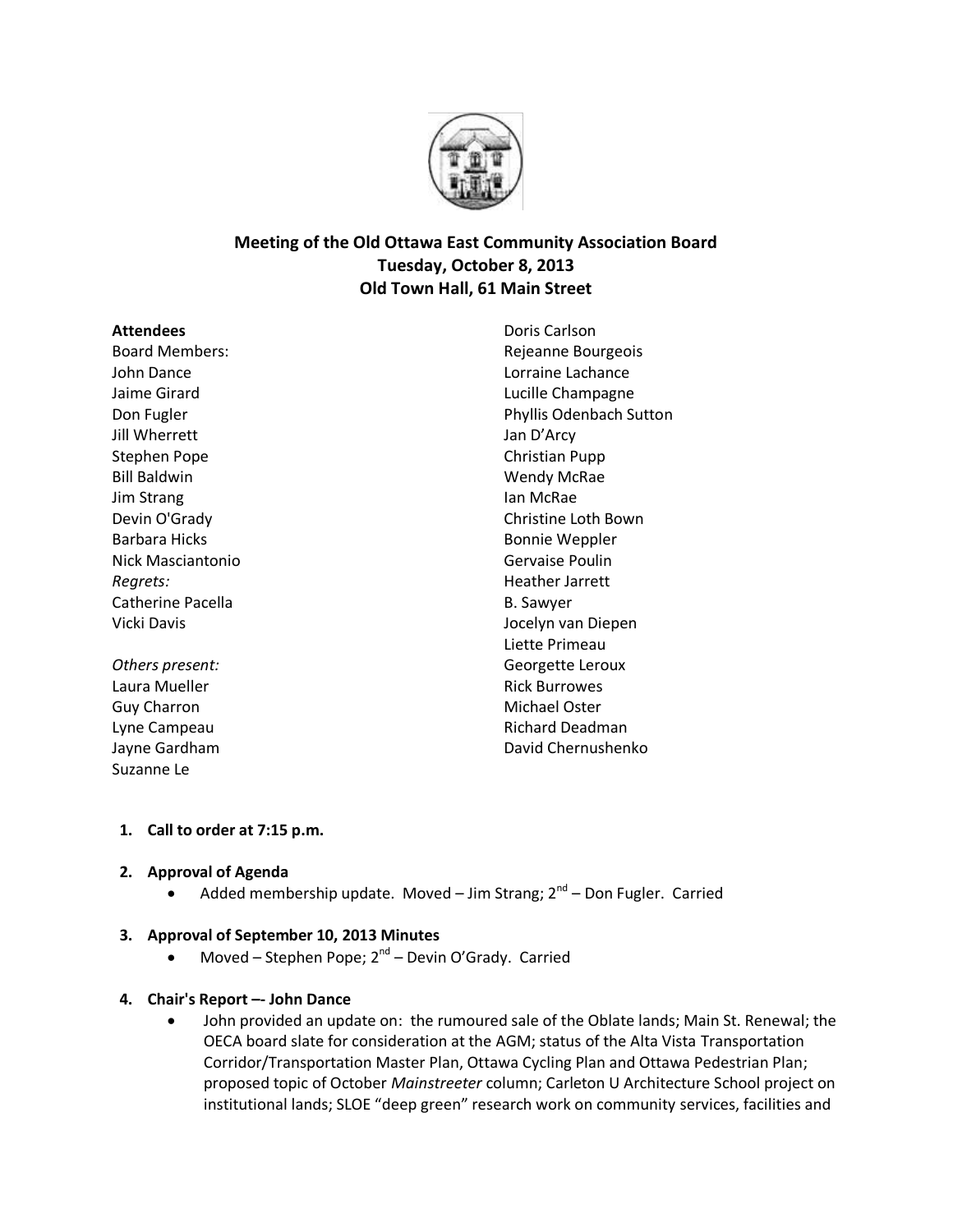amenities; official opening celebration for redesigned Springhurst Park; and the September 26 meeting of the Lansdowne Transportation Advisory Committee.

 The Board endorsed John's proposal to create "thank you" cards to send to individuals/groups who provide support to the community.

## **5. Councillor's Report – David Chernushenko**

• The councillor noted his support for the concept of undergrounding hydro wires. However, given the costs involved (would require community levy) he will not be supporting the undergrounding of the wires on a section of Main St.

### **6. Domicile Development of Sisters of the Sacred Heart property – David Renfroe and others**

- Domicile and its various partners provided an overview of their planned development for the front part of Sisters of the Sacred Heart property (bordered by Springhurst, Main and Oblate).
- Questions and discussion addressed: traffic issues and use of Springhurst; size of units; affordable housing; sustainability and community access; construction timeline; and setbacks on Main St.

### **7. Treasurer's Report – Don Fugler**

Little movement; approximately \$13K in the account.

### **8. OOECA position on TOD Lees/Hurdman proposals – John Dance**

 John outlined the proposed OOECA position and requested feedback from Board members. The proposed general position is: OOECA is support of greater intensification and the building of the LRT network; however a number of the fundamental aspects of what is proposed for the TOD at Lees will be injurious to the OOE community and to the city as a whole.

#### **9. Membership – Wendy McRae**

Additional canvassers are required for south-west and central areas.

#### **10. Pedestrian safety at south end of Elgin – John Dance**

No news; concern about length of time taken by city for this initiative

#### **11. Plan / agenda ideas for OOECA portion of AGM – John Dance**

John outlined the proposed agenda and plan for the November OOECA/CAG AGM.

#### **12. Committee Reports**

#### **12.1 Planning - Stephen Pope**

 Revised proposal for 99 Greenfield going to Planning Committee – numerous variances being requested.

#### **12.2 SLOE - Vicki Davis**

• Vicki provided a written report updating on the Rideau River Nature Trail removal of invasive plants and clean-up; and end-of-season activities for the OE Community